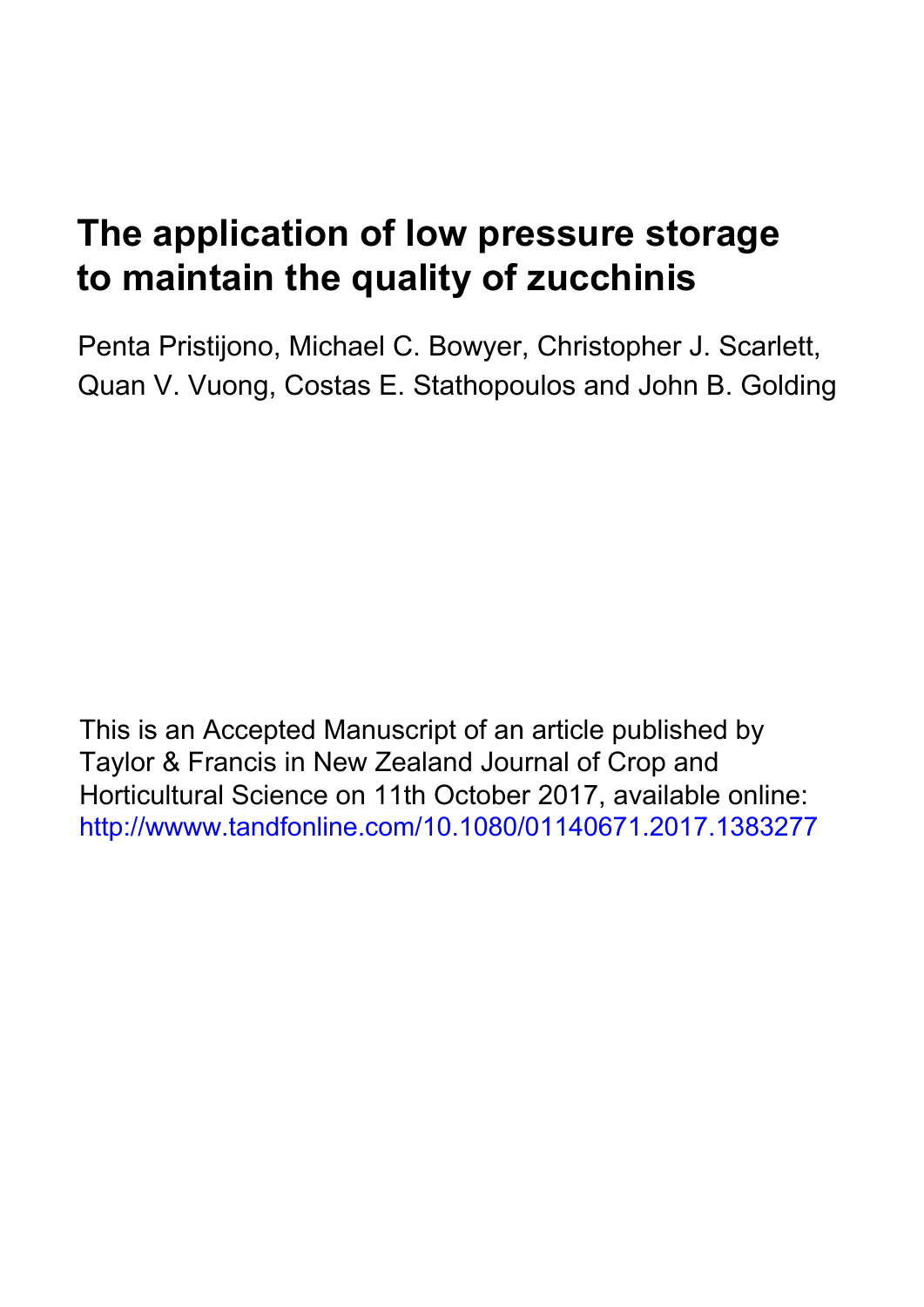| $\mathbf{1}$   | The application of low pressure storage to maintain the quality of zucchinis                                                          |
|----------------|---------------------------------------------------------------------------------------------------------------------------------------|
| $\mathbf{2}$   |                                                                                                                                       |
| $\mathfrak{Z}$ | Penta Pristijono <sup>1*</sup> , Michael C. Bowyer <sup>1</sup> , Christopher J. Scarlett <sup>1</sup> , Quan V. Vuong <sup>1</sup> , |
| $\overline{4}$ | Costas E. Stathopoulos <sup>2</sup> , and John B. Golding <sup>1,3</sup>                                                              |
| 5              | <sup>1</sup> School of Environmental and Life Sciences, University of Newcastle, Ourimbah, NSW                                        |
| 6              | 2258, Australia                                                                                                                       |
| $\tau$         | <sup>2</sup> School of Science, Engineering and Technology, University of Abertay, Dundee DD1                                         |
| $8\,$          | 1HG, UK                                                                                                                               |
| 9              | <sup>3</sup> NSW Department of Primary Industries, Gosford, NSW 2250, Australia                                                       |
| 10             |                                                                                                                                       |
| 11             | *Corresponding author: Dr Penta Pristijono; email: penta.pristijono@newcastle.edu.au;                                                 |
| 12             | School of Environmental and Life Sciences, University of Newcastle, PO Box 127,                                                       |
| 13             | Ourimbah - NSW 2258, Australia.                                                                                                       |
| 14             |                                                                                                                                       |
|                |                                                                                                                                       |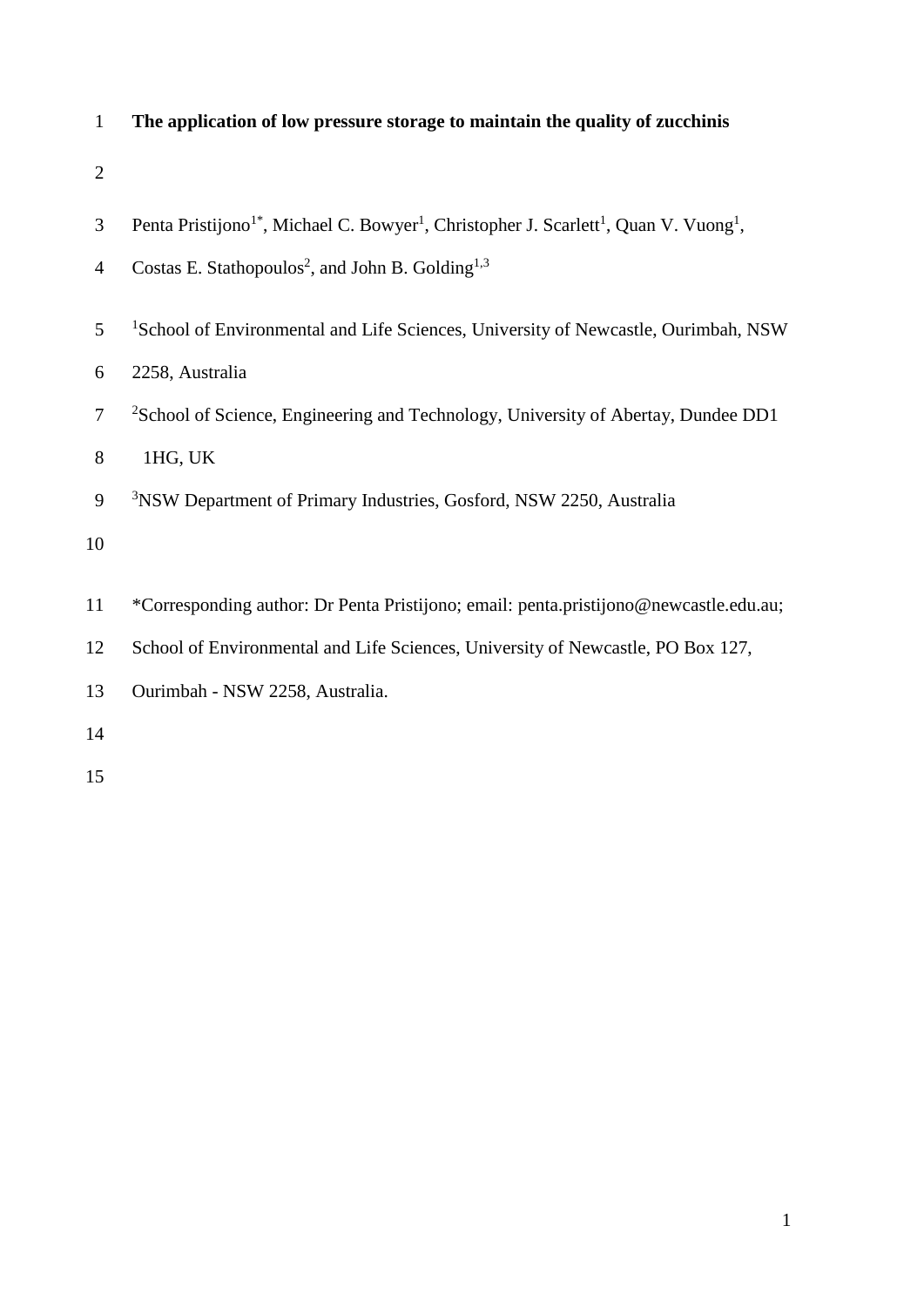# **Abstract**

| 17 | Zucchini (Cucurbita pepo var. cylindrica) were stored at low pressure (4 kPa) at               |
|----|------------------------------------------------------------------------------------------------|
| 18 | $10^{\circ}$ C at 100% relative humidity (RH) for 11 days. Fruit quality was examined upon     |
| 19 | removal and after being transferred to normal atmosphere (101 kPa) at $20^{\circ}$ C for three |
| 20 | days. Zucchinis stored at low pressure exhibited a 50% reduction in stem-end browning          |
| 21 | compared with fruit stored at atmospheric pressure (101 kPa) at 10°C. The benefit of           |
| 22 | low pressure treatment was maintained after the additional three days storage at normal        |
| 23 | atmospheric pressure at 20°C. Indeed, low pressure treated fruit transferred to regular        |
| 24 | atmosphere 20°C for three days possessed a significantly lower incidence of postharvest        |
| 25 | rot compared to fruit stored at regular atmospheric pressure at 10°C. Zucchinis stored at      |
| 26 | low pressure showed higher levels of acceptability (28% and 36 % respectively)                 |
| 27 | compared to fruit stored at regular atmospheres at $10^{\circ}$ C for both assessment times.   |
| 28 | Keywords: postharvest; storage; refrigeration; vegetables; stem-browning                       |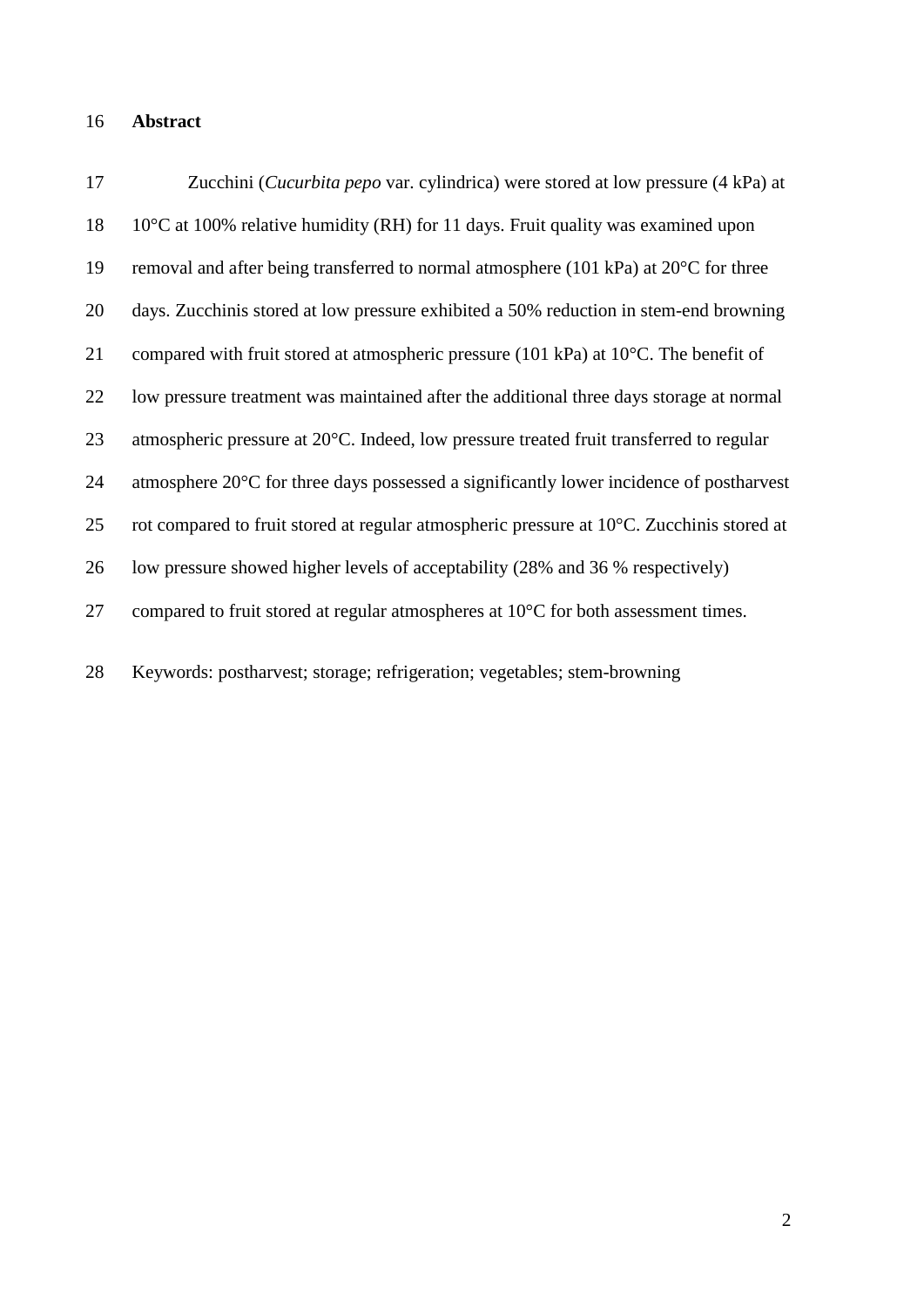### **Introduction**

 Zucchini, also known as courgette (*Cucurbita pepo* var. cylindrica) are an important vegetable crop around the world (Esquinas-Alcazar and Gulick, 1983). Zucchini is a non-climacteric fruit that is harvested at an immature stage, when the fruit reaches an average length of about 20 cm and the rind is still tender and edible (de Jesús Avena-Bustillos et al., 1994; Megías et al., 2015). The thin skin of the fruit offers little barrier to water loss, leading to desiccation and rapidly softening if not refrigerated (Occhino et al., 2011).

 However to store many chilling sensitive fruits and vegetables at low but non- freezing temperatures induces fruit damage known as chilling injury (CI) (Sevillano et al., 2009). Zucchini fruit is particularly susceptible to this physiological disorder which is characterised by water loss, flesh rot, flesh softening and pitting of the fruit skin 41 (Martínez-Téllezet al., 2002; Serrano et al., 1998). Carvajal et al. (2015) reported that zu*c*chini fruits stored at 4ºC for 3 days showed skin damaged due to CI. A minimum 43 temperature of 7°C for commercial storage of zucchini is recommended to prevent significant economic loss (McCollum, 1990).

 Low pressure treatment has been studied as a method for maintaining postharvest quality in fruits and vegetables (Burg 2004). Low pressure storage has been known for many years and is a re-emerging technique that is homogeneous in application (Vigneault et al., 2012) which can rapidly remove the heat and reduce the concentration of oxygen and other harmful gases from the immediate storage environment (Wang et al., 2001). Many modern low pressure treatment systems are now capable of maintaining high humidity levels within the treatment chamber, which reduces water loss and wilting in the produce and reduces respiration and endogenous ethylene production to delay fruit ripening (Burg, 2004). Low pressure storage can also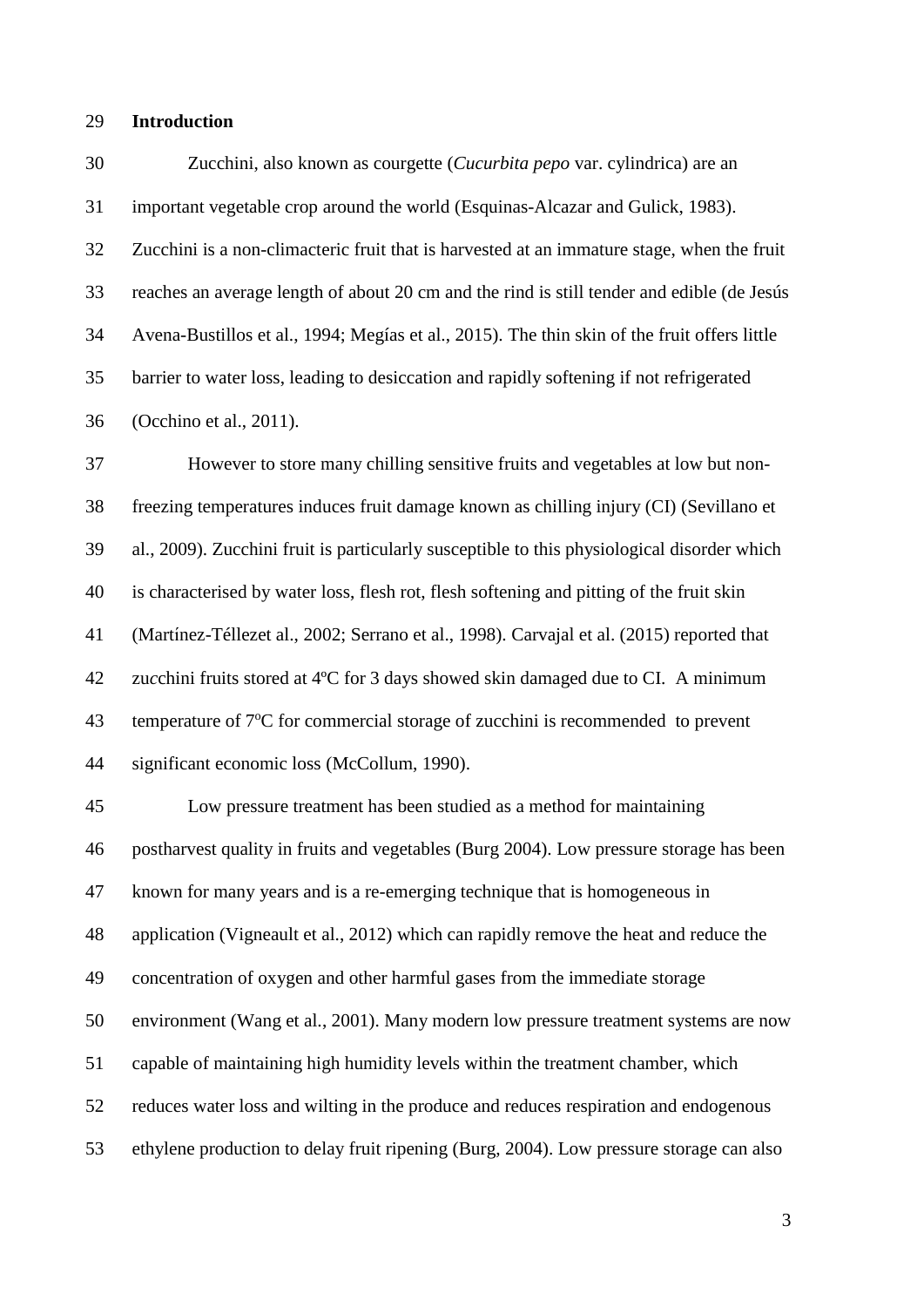reliably and consistently adjust the internal temperature and composition of the storage atmosphere (Li et al., 2006).

| 56 | There is limited scientific literature regarding the effect of low pressure storage                          |  |  |  |
|----|--------------------------------------------------------------------------------------------------------------|--|--|--|
| 57 | on the quality of zucchinis. However, there are reports on the effect of low pressure                        |  |  |  |
| 58 | storage on the quality of Cucurbitacea of which zucchini is a family member. For                             |  |  |  |
| 59 | example, low pressure treatment improved the quality of "Acorn" squash (McKeown &                            |  |  |  |
| 60 | Lougheed, 1981) and cucumbers (Burg, 2004). However Burg (2004) observed that                                |  |  |  |
| 61 | there was no quality improvement for "Yellow crookneck" squash stored at low                                 |  |  |  |
| 62 | pressure. The objective of this study was to examine the effectiveness of low pressure                       |  |  |  |
| 63 | storage (4kPa) at $10^{\circ}$ C for 11 days with an additional short shelf-life at regular pressure         |  |  |  |
| 64 | $(101 \text{ kPa})$ at $20^{\circ}\text{C}$ to maintain zucchini fruit quality postharvest.                  |  |  |  |
| 65 |                                                                                                              |  |  |  |
| 66 | <b>Materials and methods</b>                                                                                 |  |  |  |
| 67 |                                                                                                              |  |  |  |
| 68 | Fruits                                                                                                       |  |  |  |
| 69 | Fresh, locally grown zucchini fruit ( <i>Cucurbita pepo</i> var. cylindrica) free from                       |  |  |  |
| 70 | damage and uniform in shape and size were obtained from a local commercial grower.                           |  |  |  |
| 71 | Fruits between 20 and 22 cm in length and non-blemished were randomly selected,                              |  |  |  |
| 72 | weighed and sorted into treatment units of 12 fruits.                                                        |  |  |  |
| 73 |                                                                                                              |  |  |  |
| 74 | Low pressure storage system                                                                                  |  |  |  |
| 75 | A laboratory scale low pressure system (VivaFresh <sup>TM</sup> ) with six identical low                     |  |  |  |
| 76 | pressure aluminium chambers (0.61 L $\times$ 0.43 W $\times$ 0.58 H m <sup>3</sup> ) was used in this study. |  |  |  |
| 77 | Low pressure was achieved with a two-stage rotary vacuum pump (Model 2005I,                                  |  |  |  |
| 78 | Alcatel Adixen, USA) regulated by a compact proportional solenoid valve controlled by                        |  |  |  |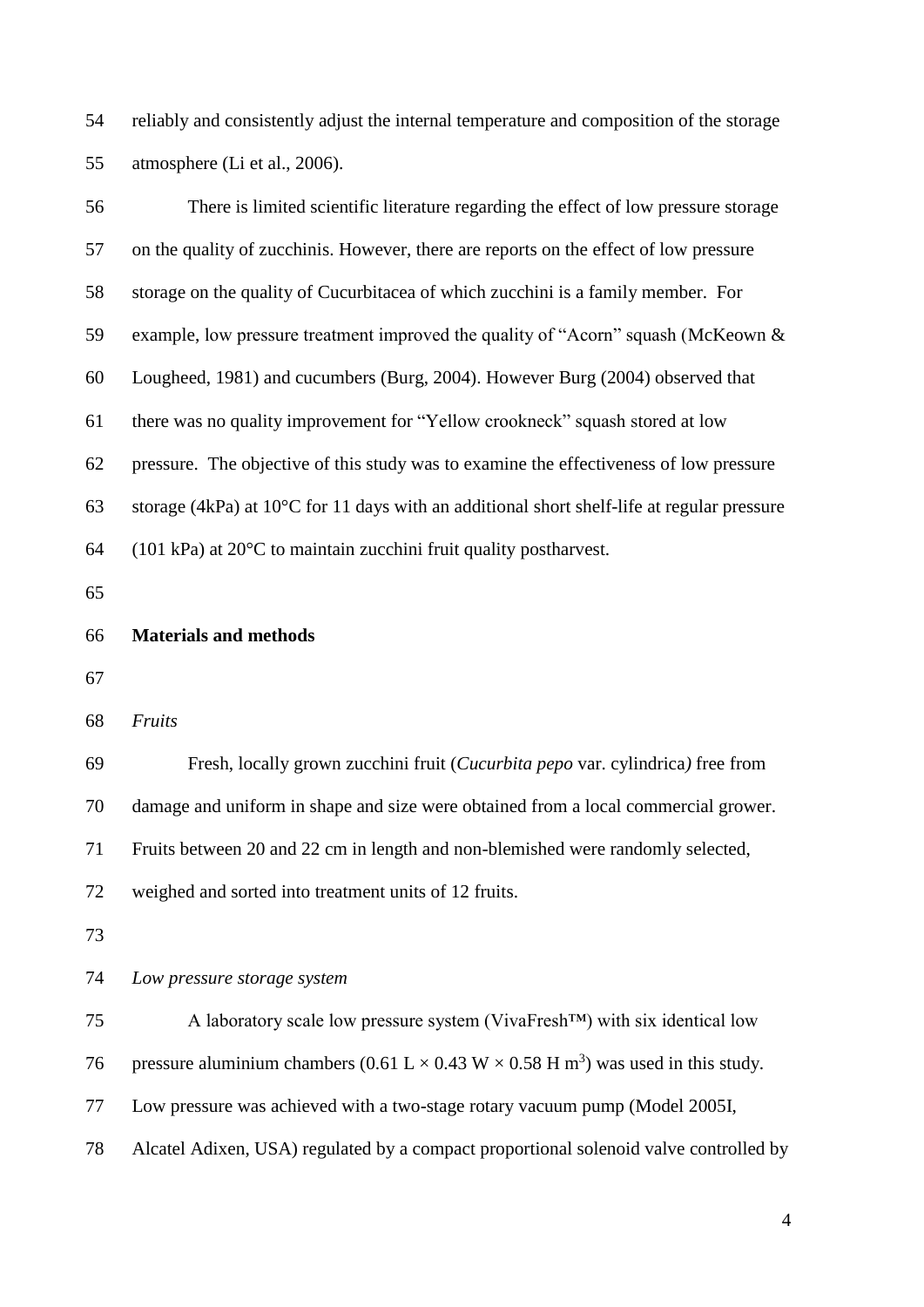a proportional/integral/derivative (PID) computer control system equipped with an air flow controller to adjust the air exchange rate to prevent build-up of metabolic gases such as ethylene. A humidifier was used to ensure that inflowing air was correctly humidified before entering the low pressure chamber. Relative humidity was measured with a wet-bulb and dry-bulb temperatures using calibrated YSI 55000 Series GEM thermistors. Sensors inside the low pressure chambers were used to record the temperature, humidity and pressure during treatment. All data from temperature and pressure sensors in the low pressure system were recorded. The six different chambers were located inside two different cool rooms held at 10°C.

# *Experimental procedures of storage*

 Individual experiments consisted of three different treatments; (a) control of fruit placed on a plastic tray at 101 kPa at 20°C and 96% RH, (b) control of fruit placed on a plastic tray at 101 kPa at 10°C and 94% RH and (c) placed in an unsealed plastic 93 container (45 cm x 20 cm x 15 cm) stored in the low pressure chamber at 4 kPa, 10<sup>o</sup>C and 100 % RH. Controls (a) and (b) were covered with a loose low density polyethylene (LDPE) plastic bag (66 cm x 58 cm) to maintain RH around the produce during storage. Temperature and RH were monitored with calibrated TinyTag View 2 loggers. The experiment was replicated three times, where each replicate used a different independent low pressure chamber. The fruit was assessed immediately upon removal from storage after 11 days and again after additional three days storage in air at regular pressure (101 kPa) and temperature (20°C).

*Fruit quality assessment*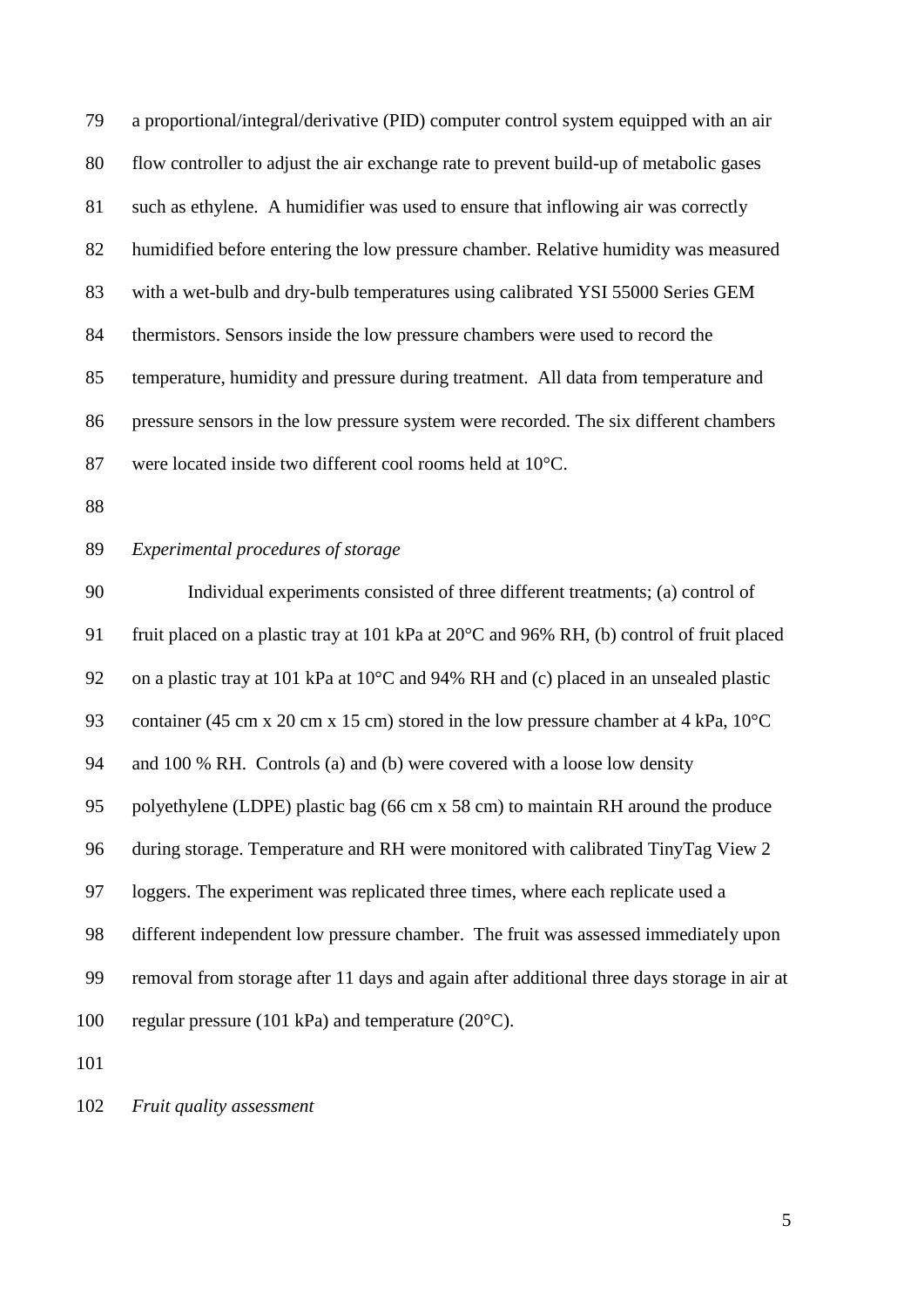Fruit quality assessments parameters included; weight loss, stem-end browning, colour, blossom-end rot, fruit firmness and overall acceptability. Weight loss was calculated as a percentage based on the initial weight of zucchinis and weight after storage.

107 The incidence of flesh (blossom end) rot was assessed visually and scored (1-5) 108 based on the percentage of total blossom end area affected by black or white rot; $1 =$ 109 severe rot ( $> 50$  % affected); 2 = moderate rot (noticeable white or black rot of 30 – 50 110 %);  $3 =$  slight rot (noticeable white or black rot of  $10 - 30$  %);  $4 =$  slight rot (small white 111 or black spot); and  $5 =$  no rot. Flesh rot index was calculated according to Wang et al., 112 (2015), with slight modifications as shown in Equation 1.

$$
113 \t\t \text{Rots index } (\%) = \left( \frac{\text{Rot score in each fruit} \times \text{number of fruit at the same rot score}}{\text{highest rot score} \times \text{number of fruit in the treatment}} \right) \times 100 \quad (1)
$$

114 Stem-end discolouration was subjectively evaluated using a grading scale from 1 115 to 5, where  $1 =$  severe browning ( $> 60$  % browned); 2 = moderate browning affecting 116  $20 - 60$  % stem; 3 = browning affecting < 20 % stem; 4 = slight browning (no longer 117 bright); and 5 = no browning. Stem-end browning was calculated according to 118 Pristijono et al. (2017), with slight modifications, as shown in Equation 2. Browning index  $(\%) = \left(\frac{Browning\ level\ in\ each\ fruit\ \times number\ of\ fruit\ at\ the\ same\ brown\ level}{\text{Minkal}\ out\ local\ local\ total\ with\ the\ treatment} \right)$ 120 *Browning index* (%) =  $\left(\frac{b}{}{\text{H}}\right)$  *Browning level in each fruit*  $\times$  *humber of fruit in the same browning level*  $\times$  200  $119$  (2)

 Zucchini firmness was determined using a texture analyser (Lloyd Texture Analyser, Fireman, UK) and estimated as the average maximum force (Newton) required to push a 7 mm probe into the fruit flesh to a depth of 2 mm. The average was gained from 2 reading points taken from each side of the fruit at a distance of 5 cm from the blossom-end.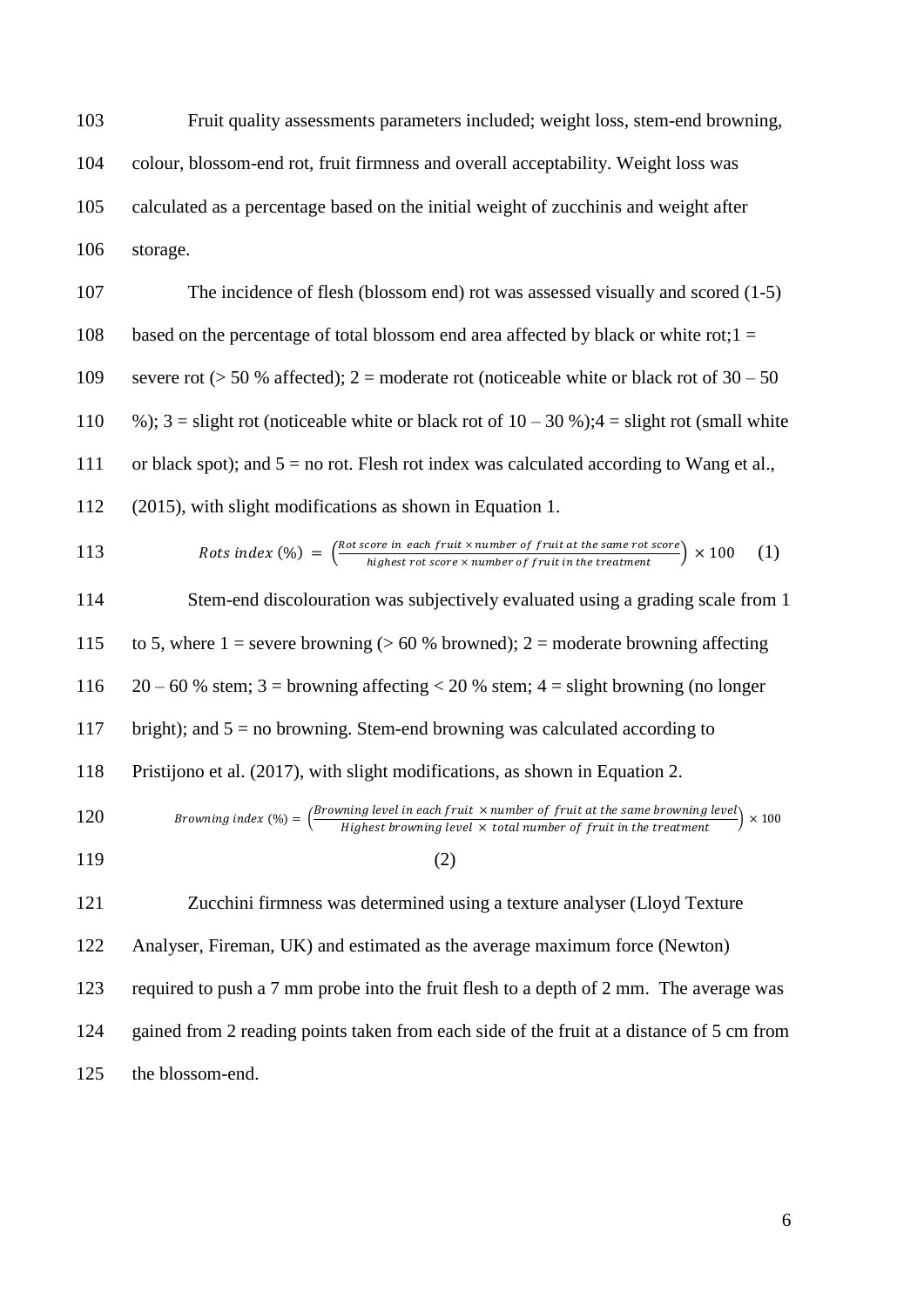126 Skin colour (Hue angle, <sup>o</sup>Hue) was measured with a Minolta colorimeter (Minolta CR-400, Osaka) using the average of four point measurements taken at a distance of 5 cm from blossom end of the fruit.

 The acceptability index was estimated based on the fruit freshness combination of the level of stem-end browned, blossom-end flesh rotted and skin discolouring, 131 scoring from 1 to 4, where, score 1 = poor, not edible; 2 = not saleable but edible, acceptable for cooking; 3 = saleable, good marketable; and 4 = excellent fresh with no symptoms of flesh rots and discolouration. The overall acceptability index of fruit was assessed according to Pristijono et al. (2017), with slight modifications as shown in Equation 3.

136 Acceptability index (
$$
\%
$$
) =  $\frac{(\text{acceptability in each fruit} \times \text{number of fruit at the same acceptable level}) \times 100}{\text{Higher acceptable level} \times \text{number of fruit in the treatment}}$ ) × 100 (3)

*Statistical analysis*

 Statistical analysis was performed using Statistical Analysis System - version 9.4 (SAS Institute, Cary, NC, USA) and SPSS (ver 23, IBM, USA). One-way ANOVA was used to analyse the data. The mean values were evaluated by using least significant 142 differences (LSD) test with  $p < 0.05$  as statistical significance.

# **Results and discussion**

*Colour*

 Fruit colour was assessed upon removal from low pressure storage and again 148 after being stored at atmospheric pressure (101 kPa) at 20°C for three days. There was no significant difference in peel colour between fruit subject to low pressure storage (4kPa) 10ºC and fruit stored under regular atmospheric pressure (101 kPa) either at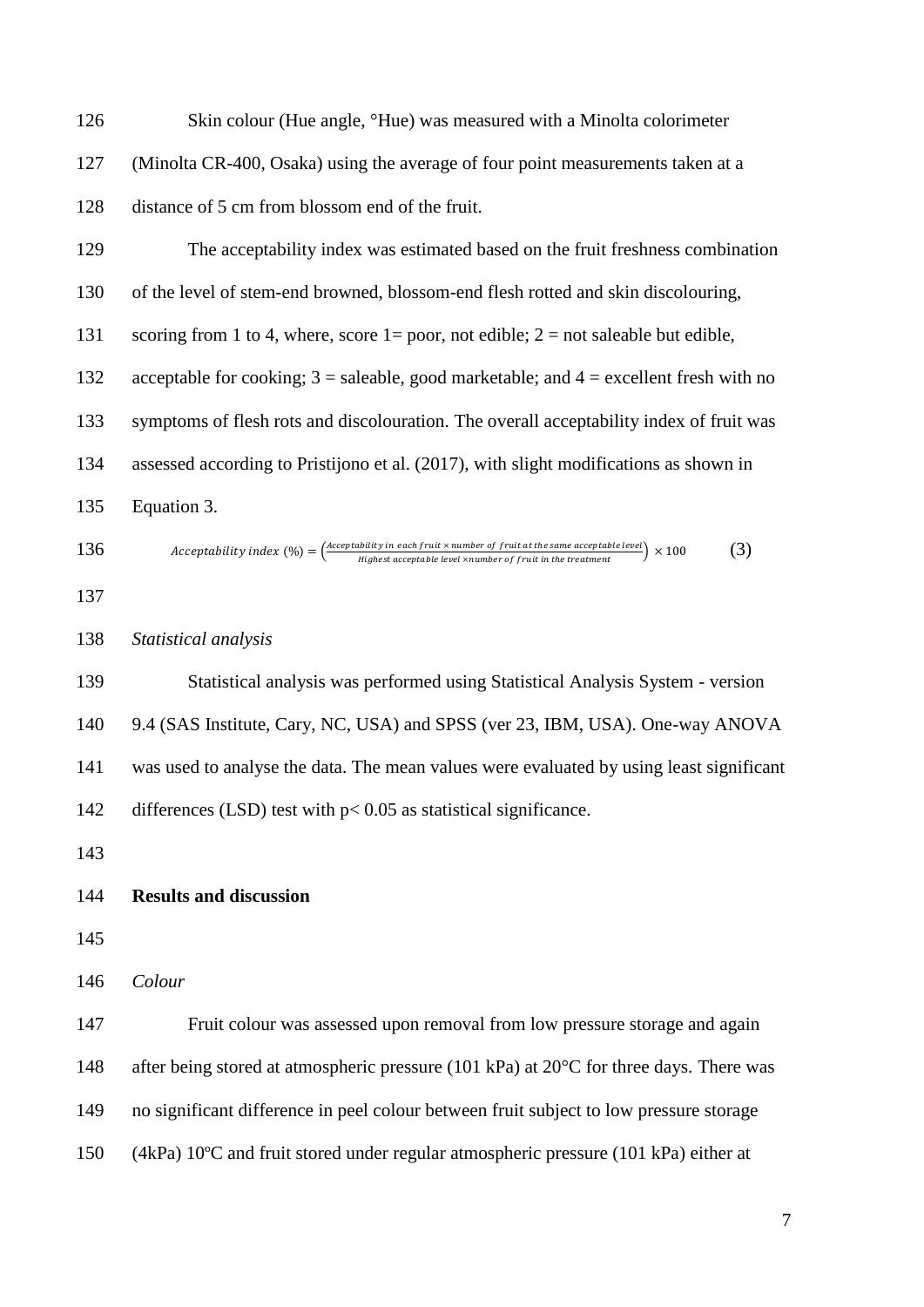151 10°C or 20°C storage temperature (data not shown). Hue angle did not change significantly during storage at low pressure (4 kPa) and regular pressure (101 kPa) at 153 10°C for 11 days, remaining at a constant value of 122. These observations are in agreement with previous studies by Burg (2004) who showed that the peel of "Acorn" squash remained green after fruits were stored at low pressure of 7.33 – 8 kPa for 11 days at 7ºC.

*Weight loss*

 Weight loss is a complex phenomenon propagating from mechanical, biological and physical interactions. Weight loss can lead to wilting and shrivelling, both of which reduce market value and consumer acceptability. Postharvest weight loss in vegetables is usually due to the loss of water through transpiration (Znidarcic et al., 2010). After 11 days storage zucchinis stored at regular atmospheric pressure (101 kPa) at 20°C resulted in greater weight loss than fruit were stored at 10°C at pressures of 4 and 101 kPa (Table 1). The results are in agreement with studies by De Castro et al. (2006) who demonstrated that weight loss in tomato fruits stored at different temperatures was proportional to the storage temperature. The results presented in Table 1 show that water loss from the fruit stored in the

 low pressure storage (4 kPa, 10°C) was higher than those stored at regular atmosphere (101 kPa) at 10°C upon removal. This finding is in agreement with previous research by Laurin et al. (2006) who reported that low pressure treatment of "Alpha-type" cucumbers (70 kPa for 6 hours) increased weight loss. However it is very important to consider all the variables assiociated with water loss and vapour presseure deficit, and

care should be taken when comparing studies.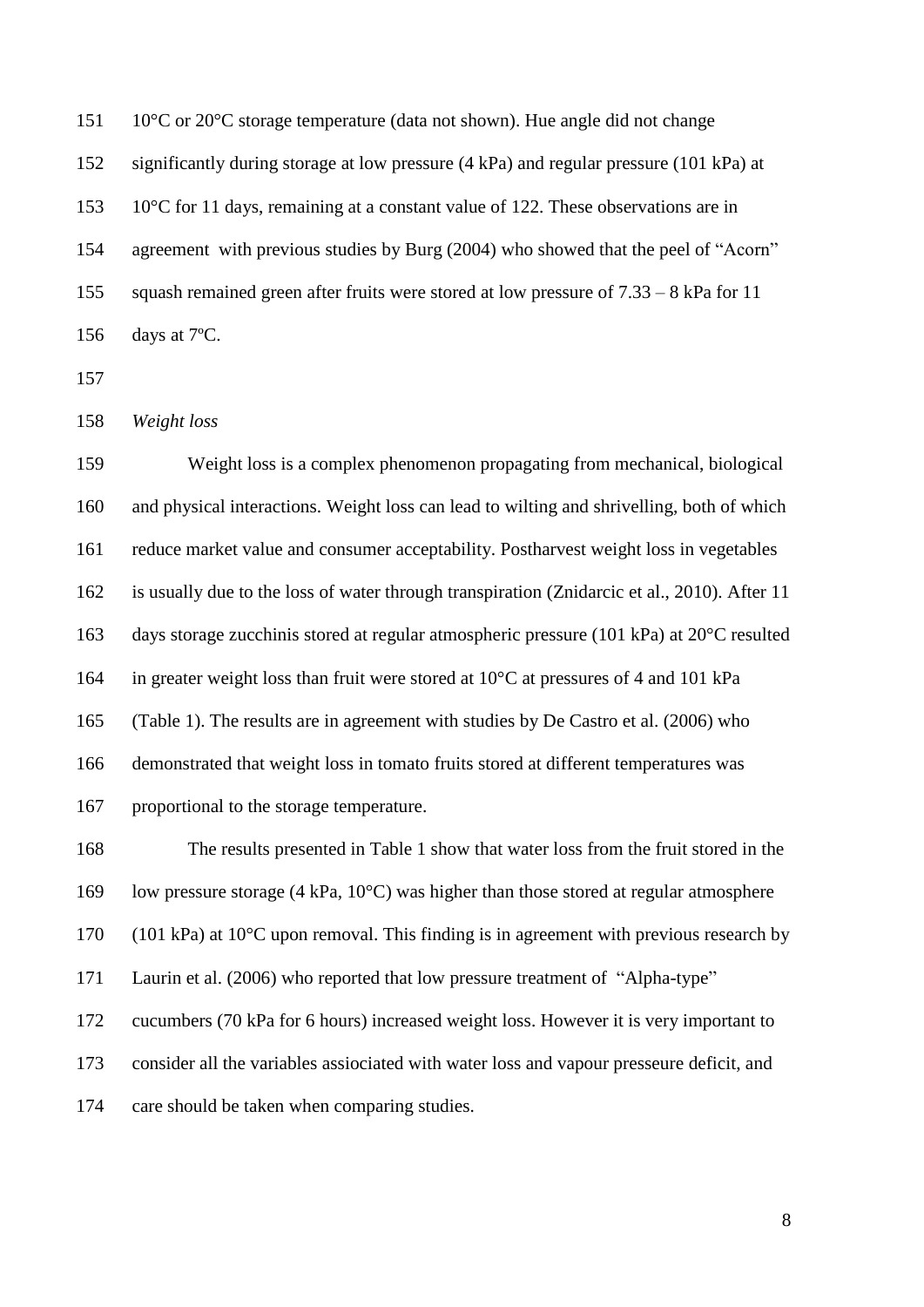In this study after an additional storage for three days at normal pressure (101 176 kPa) at  $20^{\circ}$ C, the fruit previously stored at low pressure did not show significant differences in weight loss to zucchinis that were stored at regular atmosphere at 10°C. This observation is similar to report by Hashmi et al. (2013) who observed that the low pressure treatment did not affect the weight loss of strawberries. However, these observations contradict previous reports by Burg (2004) who reported that "Acorn" squash stored under pressure of 7.33 – 8 kPa at 7ºC and 90-95% RH for 11 days resulted in loss of 4.2 % its weight. 

*Firmness*

 Fruit firmness was assessed both immediately after the zucchinis were removed 186 from low pressure storage (10 $^{\circ}$ C, 11 days) and again three days after transfer to storage atmosphere (101 kPa) and 20°C. Fruit stored at 10°C under low pressure maintained higher firmness values than fruit stored at regular atmosphere (101 kPa) at 20°C (Table 1). The maintenance of fruit firmness was more obvious after the additional shelf-life storage at 20°C for three days, with the low pressure treated fruit exhibiting significantly greater firmness (p<0.05). However there was no difference in firmness between fruits stored at low pressure (4 kPa, 10°C) and regular pressure (101 kPa) at 10°C. The findings are in agreement with previous work by Hashmi et al. (2016) who found that low pressure treatment (50 kPa) of strawberries had no beneficial effect of fruit firmness. In this study, the differences in fruit firmness between low pressure (4 kPa, 10°C) and regular pressure (101 kPa, 20°C) treatments maybe a result of difference in water loss.

## *Blossom-end flesh rots*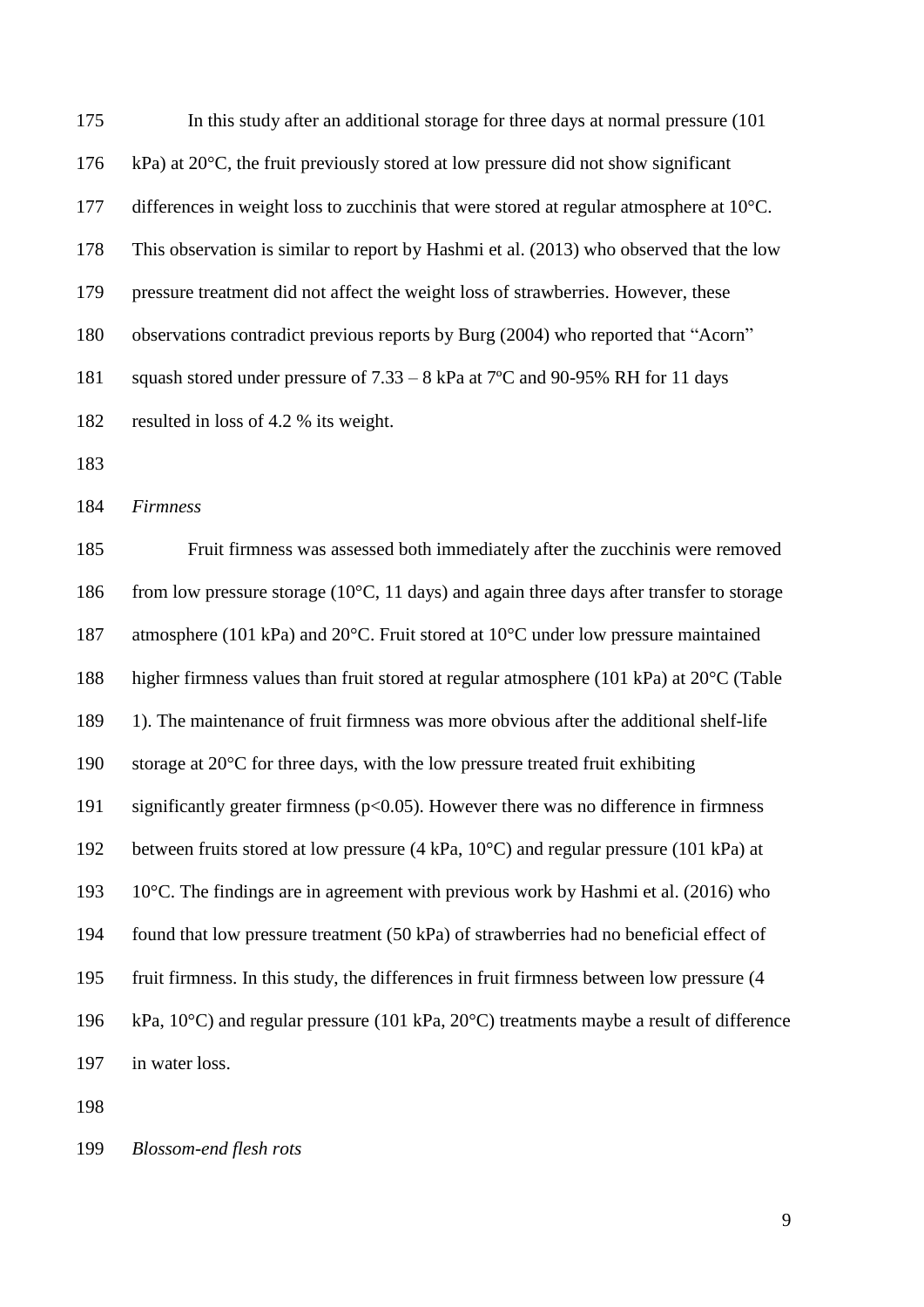Zucchini fruits are highly perishable where postharvest decay such as blossom- end flesh rots, fungal decay including black rot, cottony leak and bacterial soft rots are the principal factors contributing to spoilage (Burg, 2004). Low pressure treatment of other horticultural produce such as cucumbers and bananas have been shown to improved freshness, taste and flavour and reduced the incidence of deterioration attributable to bacterial and fungal infection (Burg, 2004). In this study, zucchini fruit exposed to low temperature reduced the incidence of blossom-end rot (Figure 1). Further, the incidence of rot in the low pressure treated fruit stored for an additional 208 three days at atmospheric pressure (101 kPa) and  $20^{\circ}$ C was significantly lower than control fruit stored at 101 kPa and 10°C. The findings are in agreement reports by Wang 210 et al. (2015) who found that honey peaches stored at low pressure (10-80 kPa) at  $0^{\circ}$ C for 30 days produced a significantly lower incidence of fruit rot. Hashmi et al. (2016) also reported similar findings for strawberries treated at 50 kPa at 5ºC for 4 hours and subsequently stored at 20ºC. Differing levels of flesh rot between treatments stored at atmospheric and low

215 pressure at 10 $\degree$ C after removal to 20 $\degree$ C may be due to reduced oxygen availability 216 during low pressure treatment, where the oxygen  $(O_2)$  levels at 4 kPa are approximately 217 1 %  $O_2$  (v/v). Burg (2004) has previously reported that low oxygen storage conditions 218  $(0.1 - 0.25\% \text{ O}_2)$  have significantly inhibitory effects on pathogen and spore

germination.

*Stem-end browning*

 The fresh appearance of the stem-end of zucchini fruit is a major determinant in assessing fruit quality and acceptability. Low pressure storage at 10°C resulted in significantly lower levels of stem-end browning compared to storage at 10°C under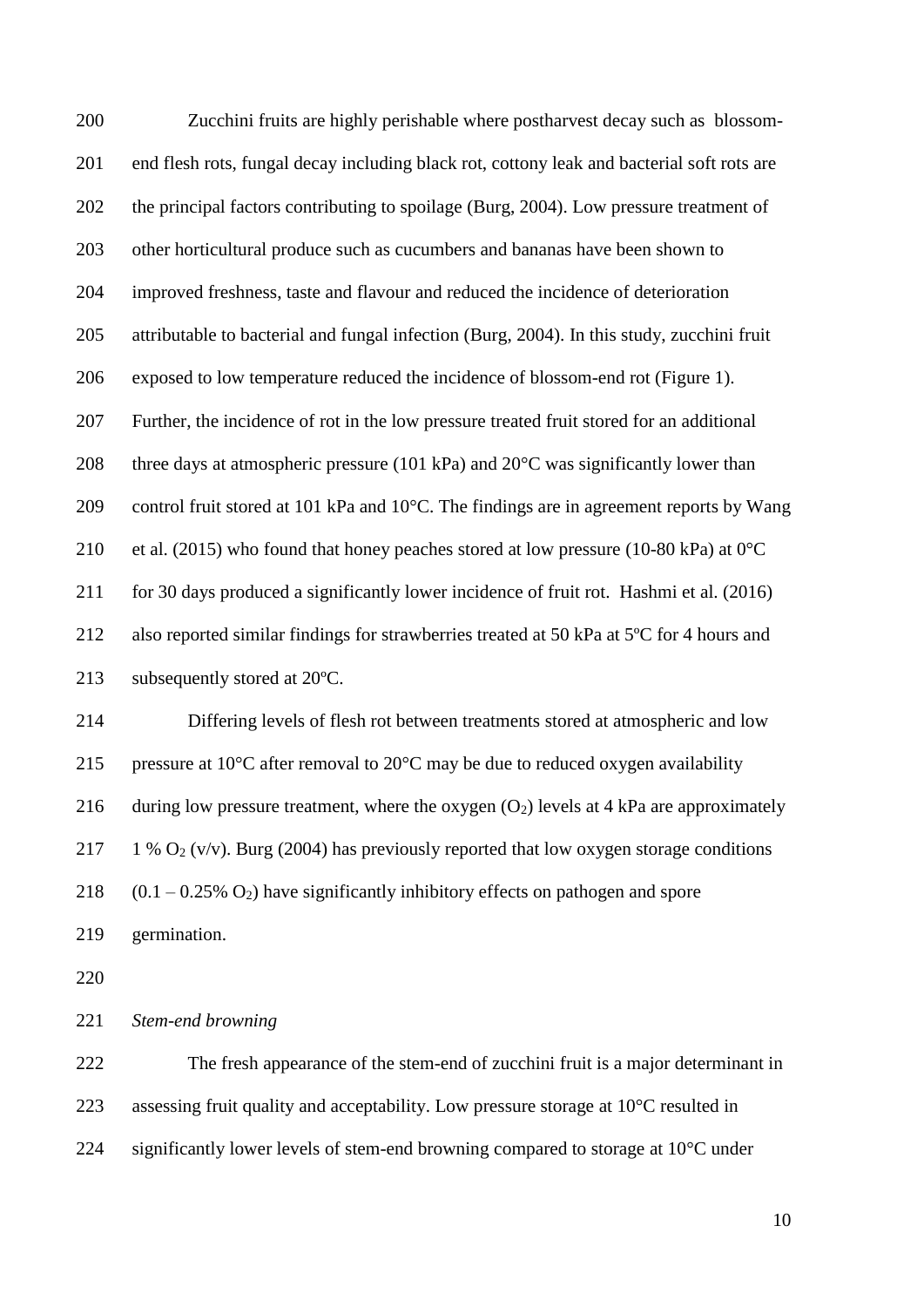normal atmospheric pressure (101 kPa), which were further significantly lower than storage at 20°C (Figure 2). These observations were similar immediately upon removal 227 and after an additional three days storage at  $20^{\circ}$ C, where the additional time resulted in an increase in stem-end browning, but the differences between the treatments remained the same. These findings are consitent with Gao et al. (2006) who observed that low 230 pressure storage conditions  $(40 - 50 \text{ kPa}, 4^{\circ}\text{C}$  for 49 days) significantly reduced the incidence of browning in loquat fruit. However further mechanistic studies are required to determine whether a similar or different pathway for low pressure storage action occurs in reducing browning in stem-end of zucchinis.

### *Acceptability index*

 The overall acceptability of the zucchini fruit was visually assessed based on a combination of flesh rots and stem discolouration. Fruit stored at low pressure for 11 days had higher overall aceptability levels than fruit stored at atmospheric pressure for 239 the same time period, either at  $10^{\circ}$ C or  $20^{\circ}$ C (Figure 3). Further, zucchinis previously stored at low pressure for 11 days at 10ºC, followed by subsequent storage of the 241 atmospheric pressure (101 kPa) for a further three days at  $20^{\circ}$ C showed the highest acceptability index (79 %) of all experimental treatments.These overall acceptability results were associated with reduced stem-end browning during storage and lower levels of blossom-end flesh rot. These results show that zucchini fruit stored at low pressure (4 245 kPa) combined with temperature storage of  $10^{\circ}$ C improved fruit quality by maintaining overall freshness and acceptability.

#### **Conclusions**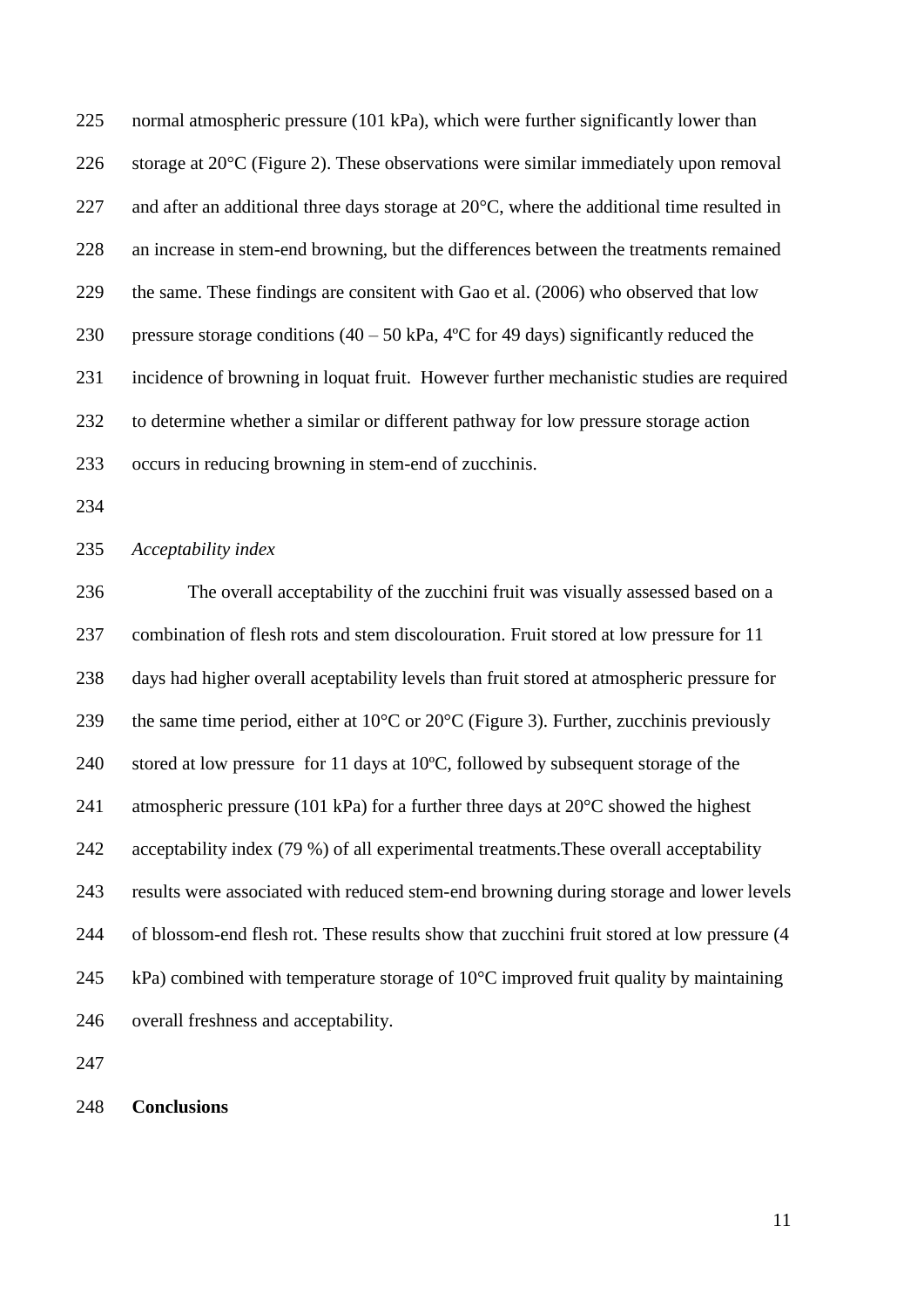| 249 | In conclusion, the low pressure storage of 4 kPa at $10^{\circ}$ C for 11 days maintained     |  |  |
|-----|-----------------------------------------------------------------------------------------------|--|--|
| 250 | the quality of zucchinis during storage by reducing flesh rots, stem-end browning and         |  |  |
| 251 | increased acceptability. This benefit was maintained with a subsequent shelf life             |  |  |
| 252 | assessment for three days at $20^{\circ}$ C in regular atmosphere (101 kPa). The low pressure |  |  |
| 253 | storage also maintained firmness, colour and weight loss, similar to regular atmosphere       |  |  |
| 254 | storage. Thus, the results of this experiment support the application of low pressure         |  |  |
| 255 | storage for horticultural produce, but large scale experiments are required to be             |  |  |
| 256 | conducted for the commercial validation and optimisation of low pressure storage.             |  |  |
| 257 |                                                                                               |  |  |
| 258 | <b>Acknowledgements</b>                                                                       |  |  |
| 259 | The author would like to thank John Archer, David Cruikshank and Christine                    |  |  |
| 260 | Cruickshank at NSW DPI for assistance with the running and maintenance of the low             |  |  |
| 261 | pressure chambers.                                                                            |  |  |
| 262 |                                                                                               |  |  |
| 263 | <b>Funding</b>                                                                                |  |  |
| 264 | This work was supported supported by NSW Department of Primary Industries,                    |  |  |
| 265 | Horticulture Innovation Australia and AusVeg (Project VG13043). The project was also          |  |  |
| 266 | supported by the University of Newcastle and the Australian Research Council Training         |  |  |
| 267 | Centre for Food and Beverage Supply Chain Optimisation (IC140100032).                         |  |  |
| 268 |                                                                                               |  |  |
| 269 | <b>References</b>                                                                             |  |  |
| 270 | Burg SP 2004. Postharvest physiology and hypobaric storage of fresh produce. E-Book.          |  |  |
| 271 | CABI Publisher.                                                                               |  |  |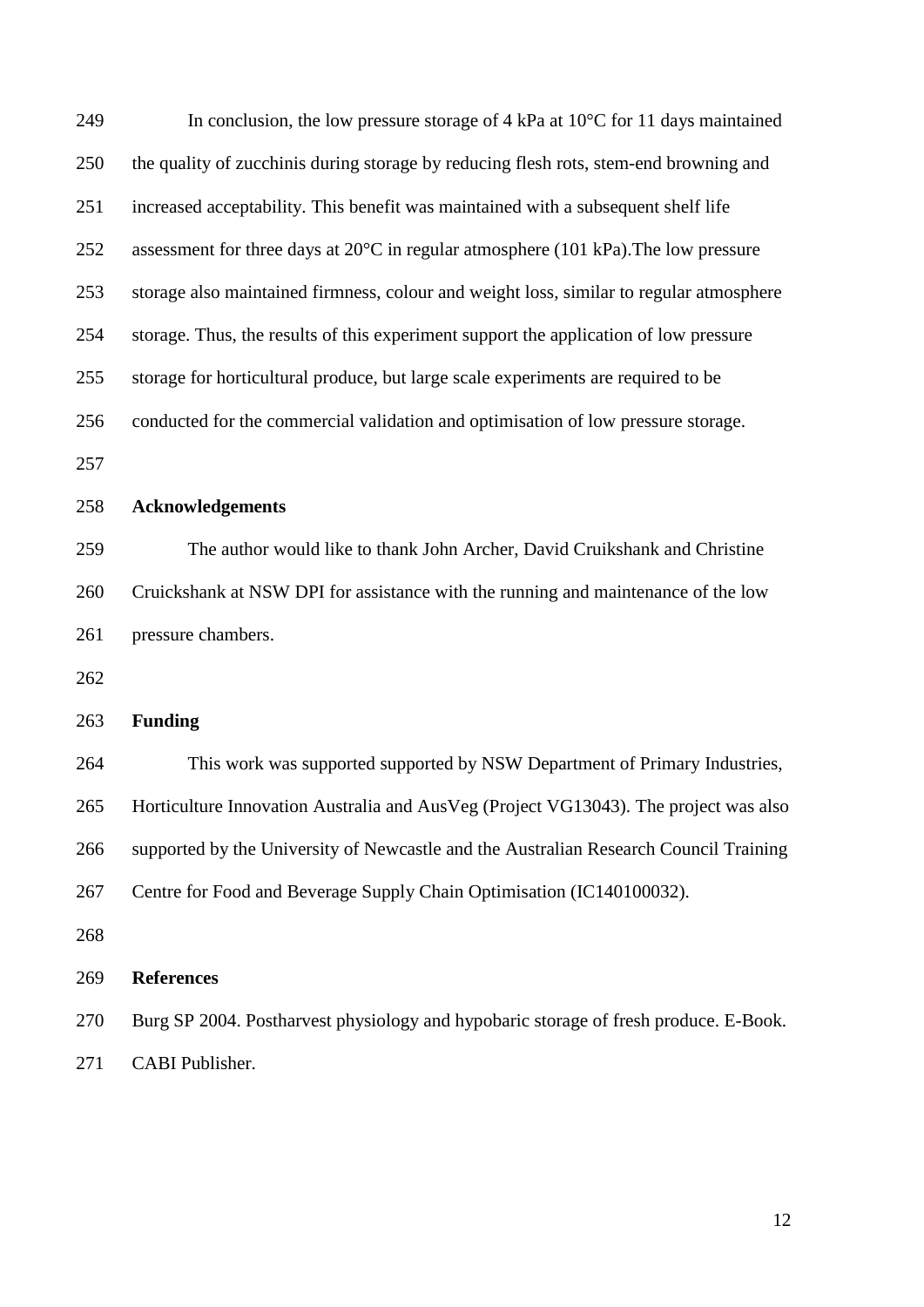- Carvajal F, Palma F, Jamilena M, Garrido D 2015. Cell wall metabolism and chilling
- injury during postharvest cold storage in zucchini fruit. Postharvest Biology and
- Technology 108: 68-77. doi: [http://dx.doi.org/10.1016/j.postharvbio.2015.05.013.](http://dx.doi.org/10.1016/j.postharvbio.2015.05.013)
- De Castro L, Cortez L, Vigneault C 2006. Effect of sorting, refrigeration and packaging
- on tomato shelf life. Journal of Food, Agriculture and Environment 4: 70-74.
- de Jesús Avena-Bustillos R, Krochta JM, Saltveit ME, de Jesús Rojas-Villegas R,
- Sauceda-Pérez J 1994. Optimization of edible coating formulations on zucchini to
- reduce water loss. Journal of Food Engineering 21: 197-214. doi:
- [http://dx.doi.org/10.1016/0260-8774\(94\)90186-4.](http://dx.doi.org/10.1016/0260-8774(94)90186-4)
- Esquinas-Alcazar JT, Gulick. PJ 1983. Genetic resources of cucurbitaceae.
- International Board for Plant Genetic Resources, Rome, Italy.
- Gao HY, Chen HJ, Chen WX, Yang YT, Song LL, Jiang YM, Zheng YH 2006. Effect
- of hypobaric storage on physiological and quality attributes of loquat fruit at low
- temperature. Acta Horticulturae 712: 269-274. doi: 10.17660/ActaHortic.2006.712.29.
- Hashmi MS, East AR, Palmer JS, Heyes JA 2013. Hypobaric treatment stimulates
- defence-related enzymes in strawberry. Postharvest Biology and Technology 85: 77-82.
- doi: [http://dx.doi.org/10.1016/j.postharvbio.2013.05.002.](http://dx.doi.org/10.1016/j.postharvbio.2013.05.002)
- Hashmi MS, East AR, Palmer JS, Heyes JA 2016. Hypobaric treatments of
- strawberries: A step towards commercial application. Scientia Horticulturae 198: 407-
- 413. doi: [http://dx.doi.org/10.1016/j.scienta.2015.12.017.](http://dx.doi.org/10.1016/j.scienta.2015.12.017)
- Laurin É, Nunes MCN, Émond JP, Brecht JK 2006. Residual effect of low-pressure
- stress during simulated air transport on Beit Alpha-type cucumbers: Stomata behavior.
- Postharvest Biology and Technology 41: 121-127. doi:
- [http://dx.doi.org/10.1016/j.postharvbio.2005.09.012.](http://dx.doi.org/10.1016/j.postharvbio.2005.09.012)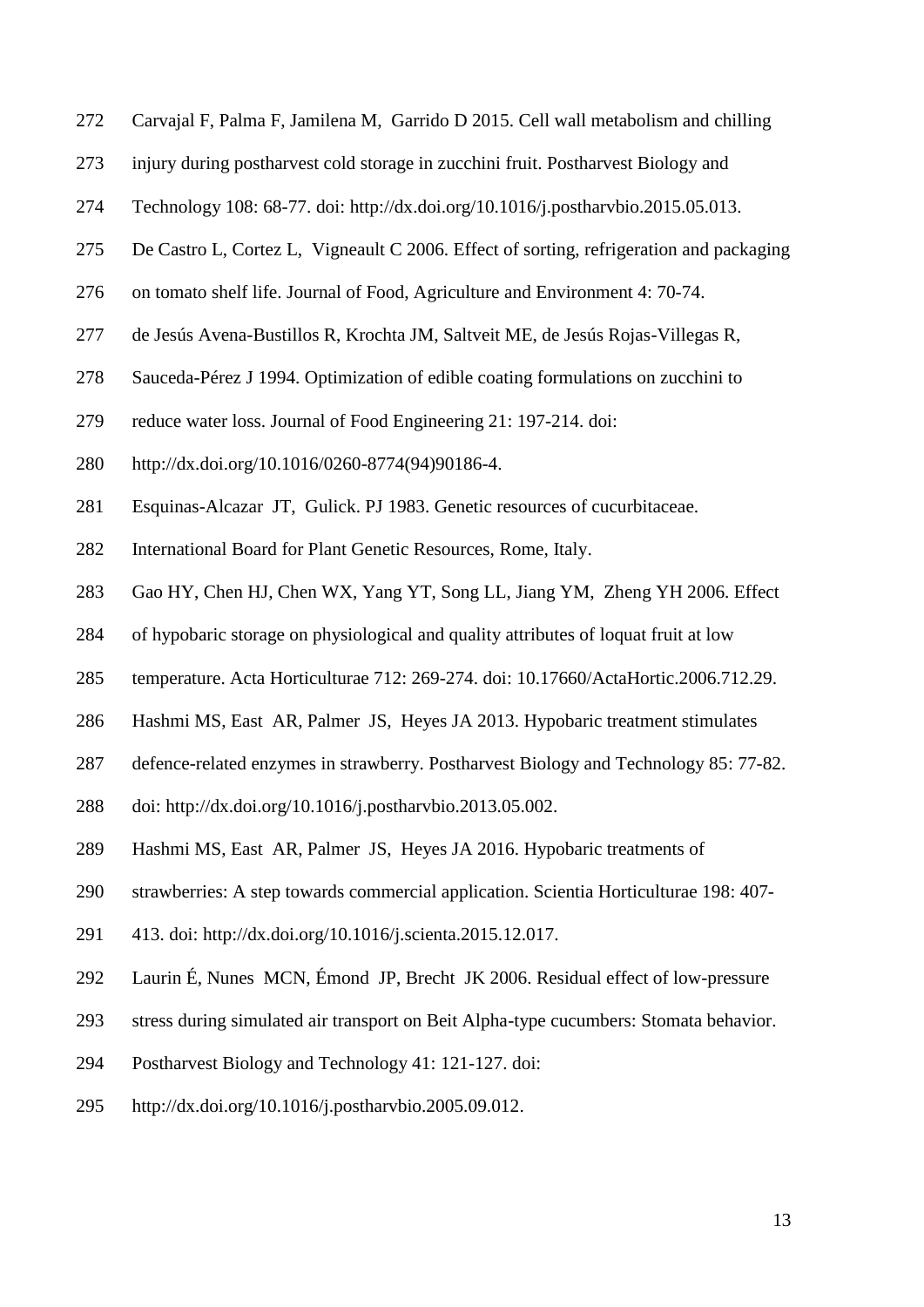- Li W, Zhang M, Yu H 2006. Study on hypobaric storage of green asparagus. Journal of
- Food Engineering 73: 225-230. doi: [http://dx.doi.org/10.1016/j.jfoodeng.2005.01.024.](http://dx.doi.org/10.1016/j.jfoodeng.2005.01.024)
- 298 Martínez-Téllez MA, Ramos-Clamont MG, Gardea AA, Vargas-Arispuro I. 2002.
- Effect of infiltrated polyamines on polygalacturonase activity and chilling injury
- responses in zucchini squash (Cucurbita pepo L.). Biochemical and Biophysical
- Research Communications 295: 98-101. doi: [https://doi.org/10.1016/S0006-](https://doi.org/10.1016/S0006-291X(02)00631-9)
- [291X\(02\)00631-9.](https://doi.org/10.1016/S0006-291X(02)00631-9)
- McCollum T G 1990. Gene B influences susceptibility to chilling injury in cucurbita
- pepo. Journal of the American Society for Horticultural Science 115: 618-622.
- McKeown A, Lougheed E 1981. Low Pressure Storage of Some Vegetables. Acta
- Horticulturae 116: 83-100. doi: 10.17660/ActaHortic.1981.116.12.
- Megías Z, Barrera A, Manzano S, Martínez C, Garrido D, Valenzuela JL, Jamilena M
- 2015. Physical and chemical treatments enhancing postharvest fruit quality in zucchini.
- Acta Horticulturae 1091: 141-146. doi : 10.17660/ActaHortic.2015.1091.17.
- Occhino E, Hernando I, Llorca E, Neri L, Pittia P 2011. Effect of Vacuum
- impregnation treatments to improve quality and texture of zucchini (Cucurbita Pepo, L).
- Procedia Food Science 1: 829-835. doi: [http://dx.doi.org/10.1016/j.profoo.2011.09.125.](http://dx.doi.org/10.1016/j.profoo.2011.09.125)
- Pristijono P, Scarlett CJ, Bowyer MC, Vuong QV, Stathopoulos CE, Jessup AJ,
- Golding JB 2017. Use of low pressure storage to improve the quality of tomatoes. The
- Journal of Horticultural Science and Biotechnology :1-8. doi:
- [http://dx.doi.org/10.1080/14620316.2017.1301222.](http://dx.doi.org/10.1080/14620316.2017.1301222)
- Serrano M, Pretel MT, Martínez-Madrid MC, Romojaro F, Riquelme F 1998. CO<sup>2</sup>
- Treatment of zucchini squash reduces chilling-induced physiological changes. Journal
- of Agricultural and Food Chemistry 46: 2465-2468. doi: 10.1021/jf970864c.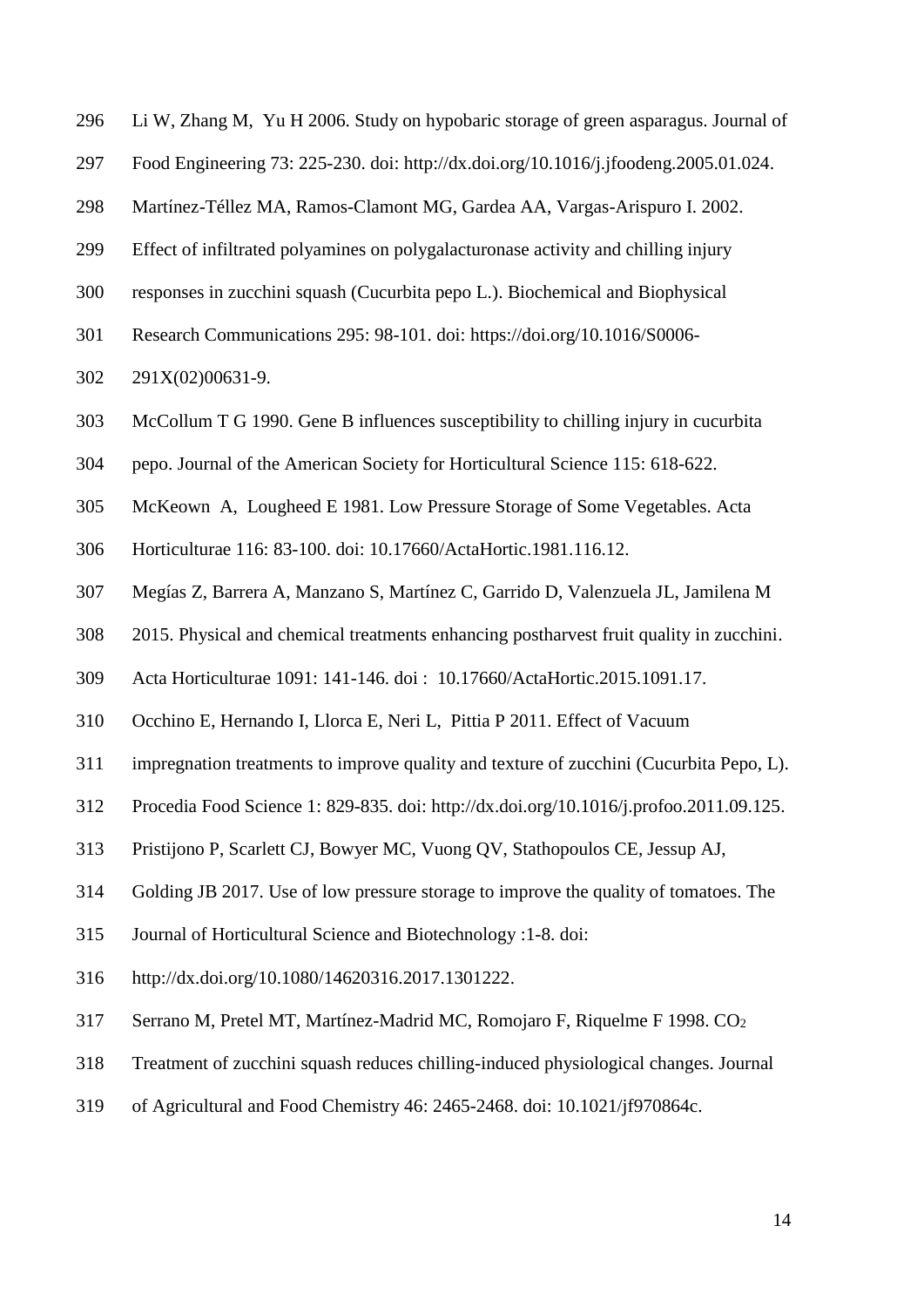- Sevillano L, Sanchez-Ballesta MT, Romojaro F, Flores FB 2009. Physiological,
- hormonal and molecular mechanisms regulating chilling injury in horticultural species.
- Postharvest technologies applied to reduce its impact. Journal of the Science of Food
- and Agriculture 89: 555-573. doi: 10.1002/jsfa.3468.
- Vigneault C, Leblanc DI, Goyette B, Jenni S 2012. Invited review: engineering aspects
- of physical treatments to increase fruit and vegetable phytochemical content. Canadian
- Journal of Plant Science 92: 373–397.
- Wang J, You Y, Chen W, Xu Q, Wang J, Liu Y, Song L, Wu J 2015. Optimal
- hypobaric treatment delays ripening of honey peach fruit via increasing endogenous
- energy status and enhancing antioxidant defence systems during storage. Postharvest
- Biology and Technology 101: 1-9. doi:
- [http://dx.doi.org/10.1016/j.postharvbio.2014.11.004.](http://dx.doi.org/10.1016/j.postharvbio.2014.11.004)
- Wang LP, Zhang P, Wang SJ 2001. Advances in research on theory and technology for
- hypobaric storage of fruit and vegetable. Storage and Process 5: 3-6.
- Znidarcic D, Ban D, Oplanic M, Karic L, Pozrl T 2010. Influence of postharvest
- temperatures on physicochemical quality of tomatoes (Lycopersicon esculentum Mill.).
- Journal of Food, Agriculture and Environment 8: 21-25.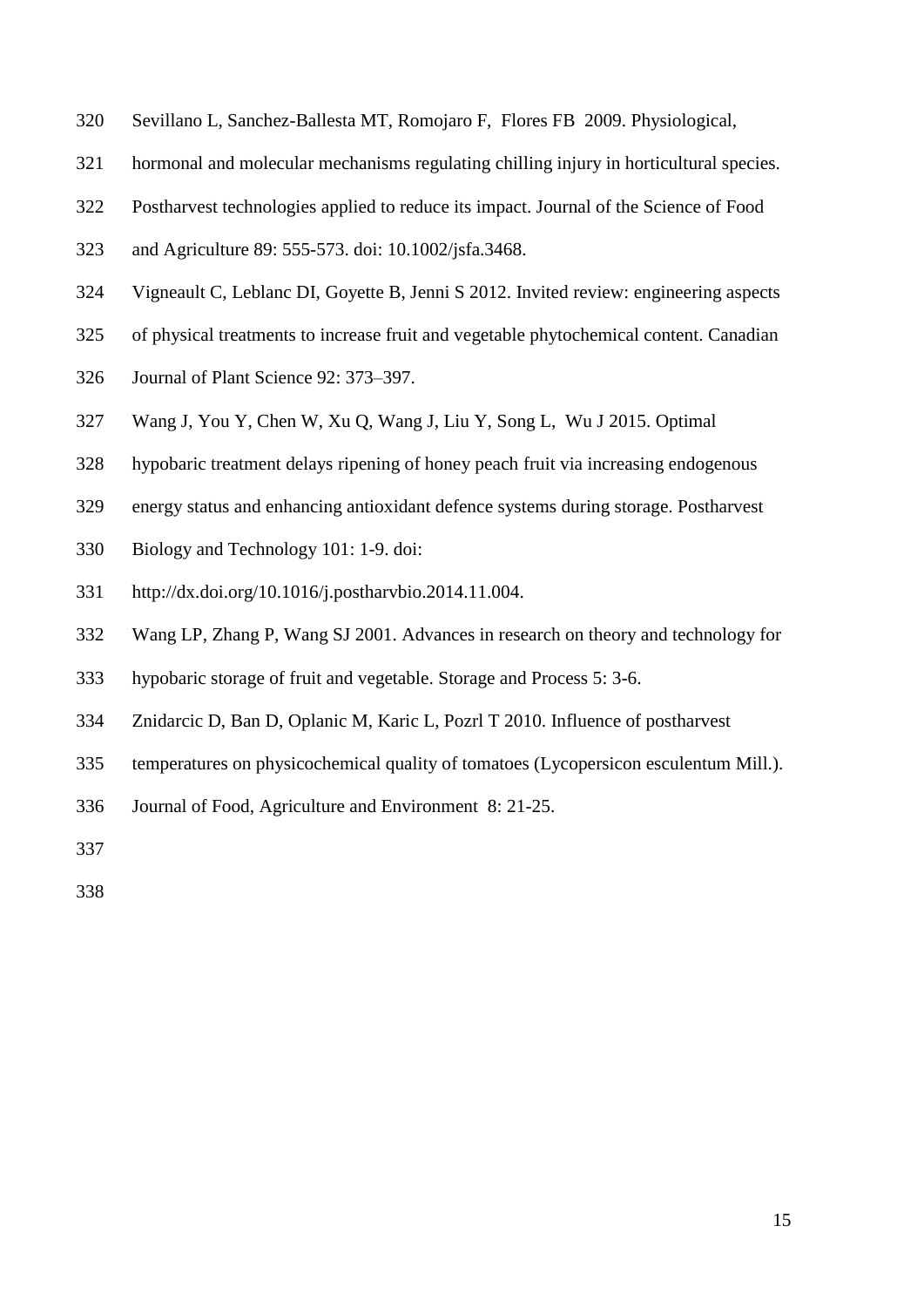- List of Tables
- Table 1. Effect of low pressure storage on zucchinis' weight loss and firmness on
- 341 different assessment day at 20°C.
- 
- List of Figures
- Figure 1. The blossom-end rotting index of zucchinis exposed to different treatments.
- The values are the mean of three replicates. The different letters indicate significant
- 346 differences between treatments for each storage time  $(p < 0.05)$ .
- Figure 2. The stem-end browning index of zucchinis exposed to different treatments.
- The values are the mean of three replicates. The different letters indicate significant
- 349 differences between treatments for each storage time  $(p < 0.05)$ .
- Figure 3. The acceptability index of zucchinis exposed to different treatments. The
- values are the mean of three replicates. The different letters indicate significant
- 352 differences between treatments for each storage time  $(p < 0.05)$ .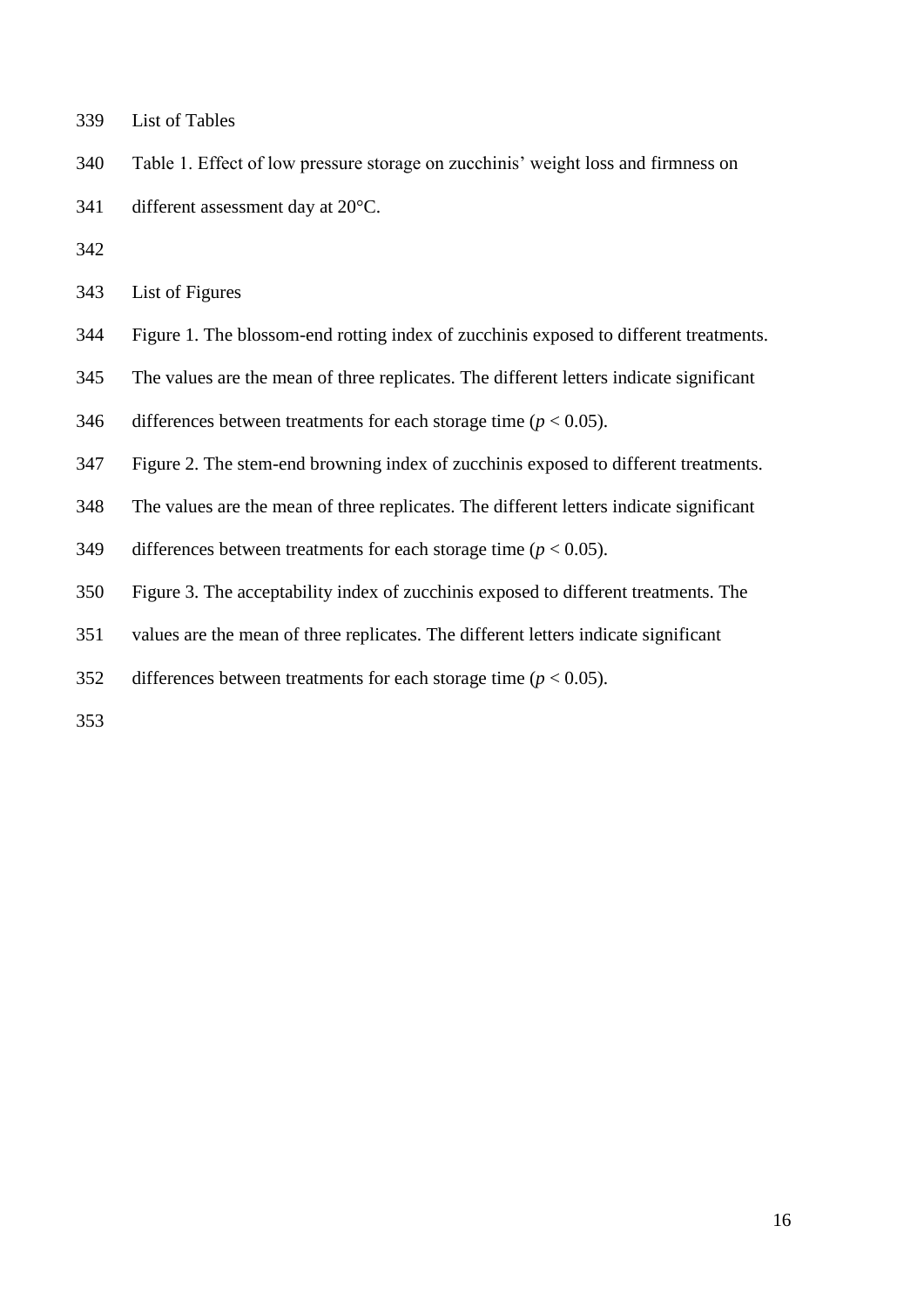354 Table 1. Effect of low pressure storage on zucchinis' weight loss and firmness on

355 different assessment day at 20°C.

| Treatments                                         | Weight loss $(\%)$ | Firmness (N) |  |  |
|----------------------------------------------------|--------------------|--------------|--|--|
| Time zero                                          |                    | 69.1         |  |  |
| Upon removal                                       |                    |              |  |  |
| 101 kPa 20°C, 11 days                              | 2.5                | 63.1         |  |  |
| 101 kPa $10^{\circ}$ C, 11 days                    | 1.5                | 65.3         |  |  |
| 4 kPa $10^{\circ}$ C, 11 days                      | 1.8                | 67.5         |  |  |
| LSD(5%)                                            | $\pm 0.2$          | ± 3.3        |  |  |
| Additional storage 3 days at 101 kPa $20^{\circ}C$ |                    |              |  |  |
| 101 kPa 20°C, 11 days                              | 3.0                | 52.9         |  |  |
| 101 kPa 10°C, 11 days                              | 1.9                | 63.8         |  |  |
| 4 kPa $10^{\circ}$ C, 11 days                      | 2.1                | 68.0         |  |  |
| LSD(5%)                                            | $\pm 0.4$          | ± 7.5        |  |  |

Values are the mean of 3 replicates with 12 fruits in each replicate.

357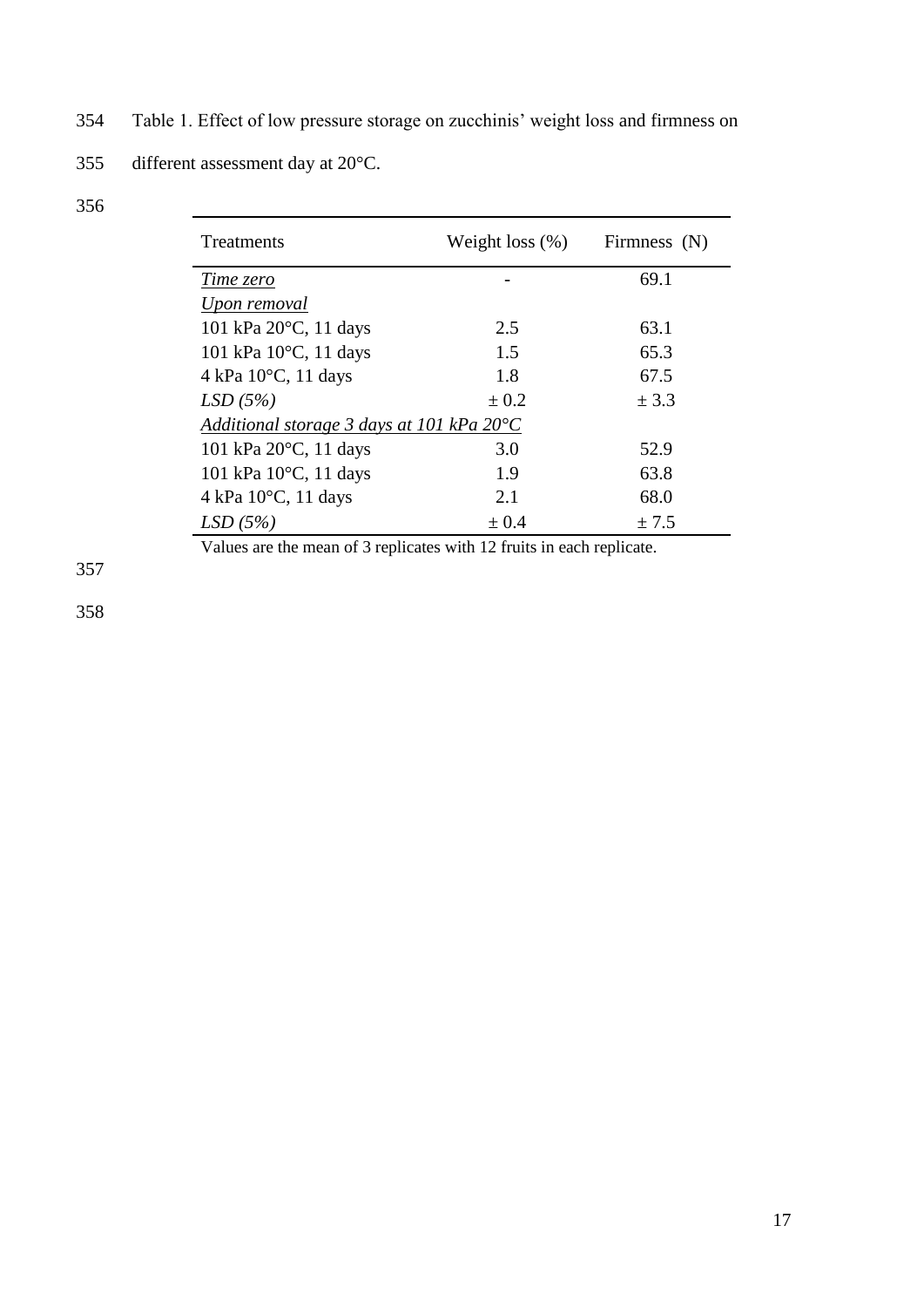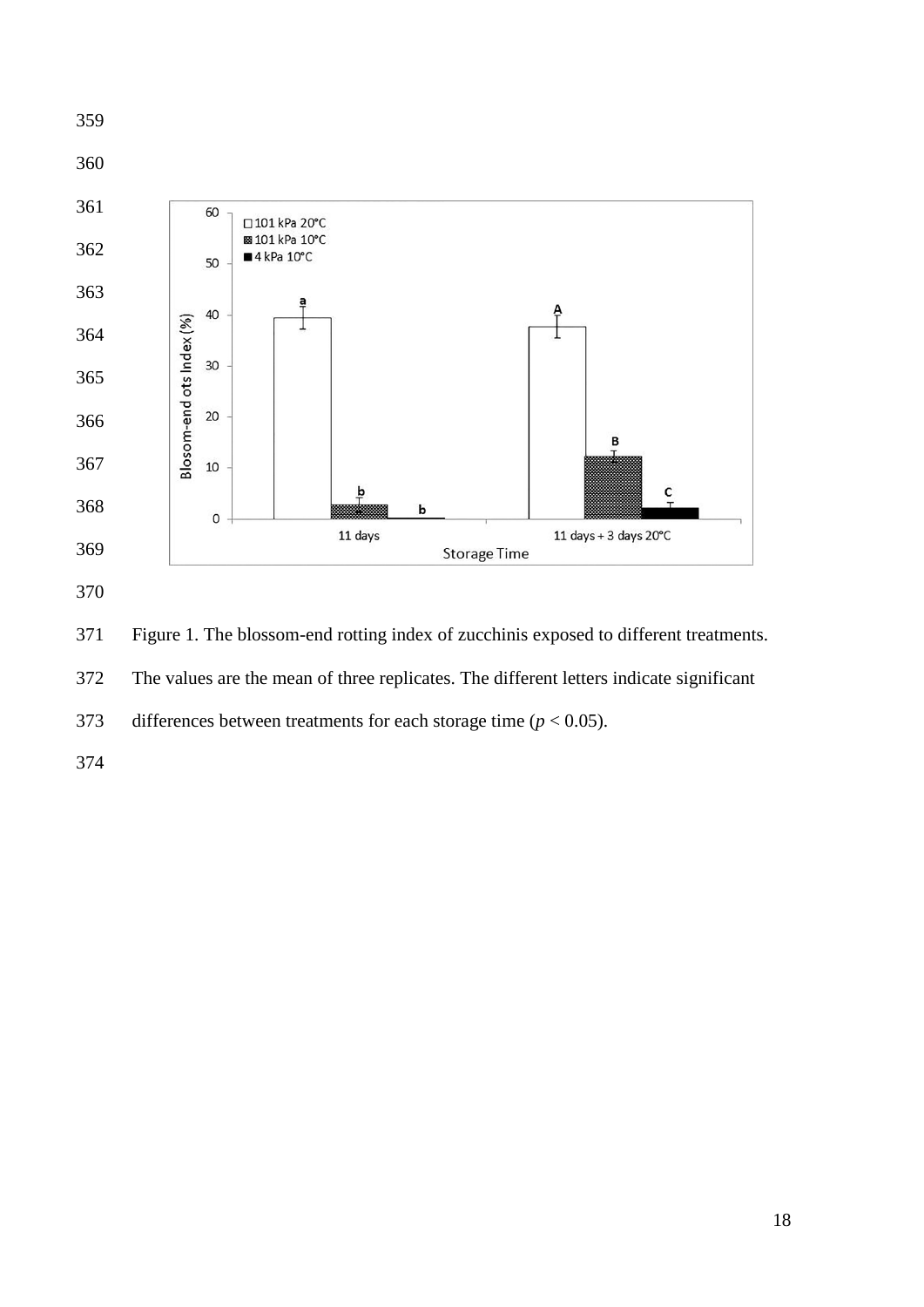

The values are the mean of three replicates. The different letters indicate significant

389 differences between treatments for each storage time  $(p < 0.05)$ .